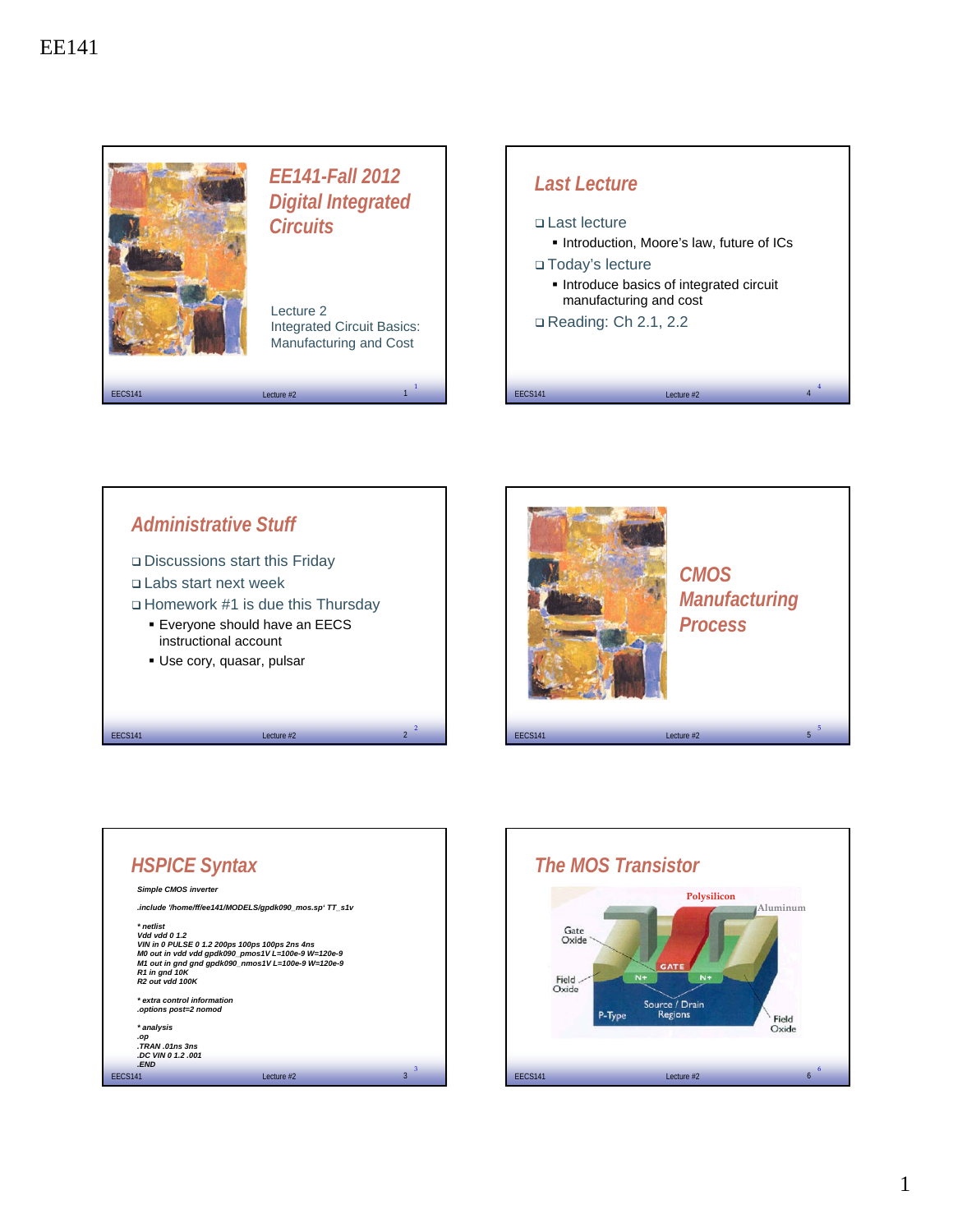| <b>The Manufacturing Process</b>                                                  |   |
|-----------------------------------------------------------------------------------|---|
| For a complete walk-through of the process (64 steps), check the<br>Book web-page |   |
| http://bwrc.eecs.berkeley.edu/IcBook                                              |   |
|                                                                                   |   |
|                                                                                   |   |
|                                                                                   |   |
|                                                                                   | 7 |
| <b>FFCS141</b><br>Lecture $#2$                                                    |   |









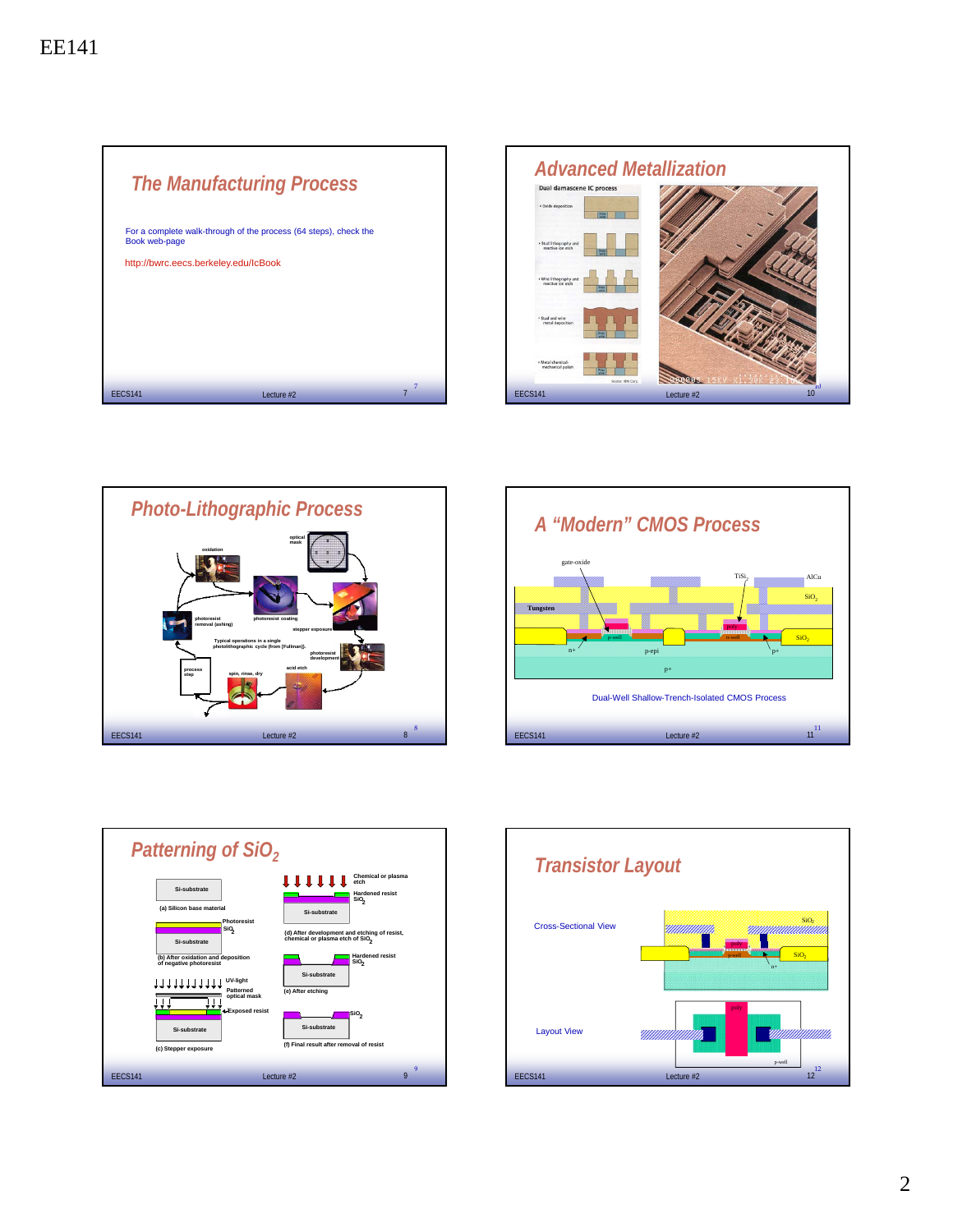